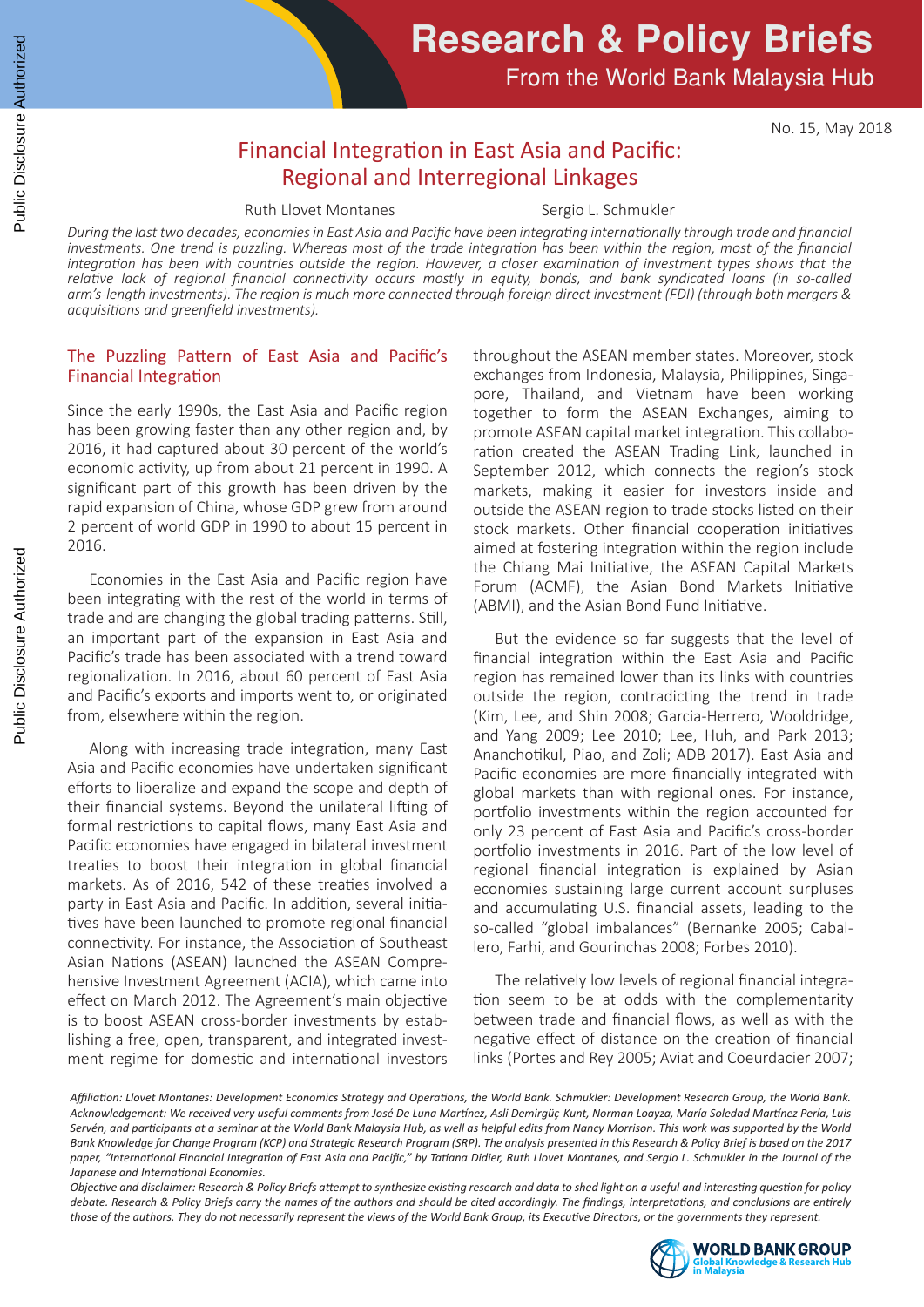

Lane and Milesi-Ferretti 2008). Both trade and distance would predict much more financial integration within the region.

 There is, however, a marked difference across different financial instruments, mainly between arm's-length investments (portfolio investments and syndicated loans) and foreign direct investment (FDI), comprising mergers & acquisitions (M&As) and greenfield investments.

### New Evidence to Explain the Puzzle

Despite the puzzlingly low levels of regional integration in arm's-length investments, the East Asia and Pacific region seems to be well regionally connected in terms of FDI (ADB 2017; Didier, Llovet Montanes, and Schmukler 2017). Investments within the region accounted for around half of East Asia and Pacific's FDI between 2003 and 2016, whereas this share was 23 percent in the case of portfolio investments and 32 percent for syndicated loans (figure 1).

 To understand the compositional differences across investment types, it helps to partition the economies with which East Asia and Pacific is connecting into developed and developing economies. Most of East Asia and Pacific's investments with the rest of the world occur with developed economies. In fact, developed economies accounted for over 80 percent of East Asia and Pacific's interregional investments in 2016, except for greenfield investments, where this share was around 44 percent.

 The differences across investment types could be related to the relative underdevelopment of financial markets in East Asia and Pacific compared to those in developed economies. As an example, the share of domestic credit to the private sector over GDP was 95 percent for the median developed economy between 1990 and 2016, but 42 percent for the median East Asia and Pacific economy. The size of nonbank financial institutions' assets was on average equivalent to 132 percent of the US GDP between 1990 and 2015, whereas it was 3 percent and 5 percent in Indonesia and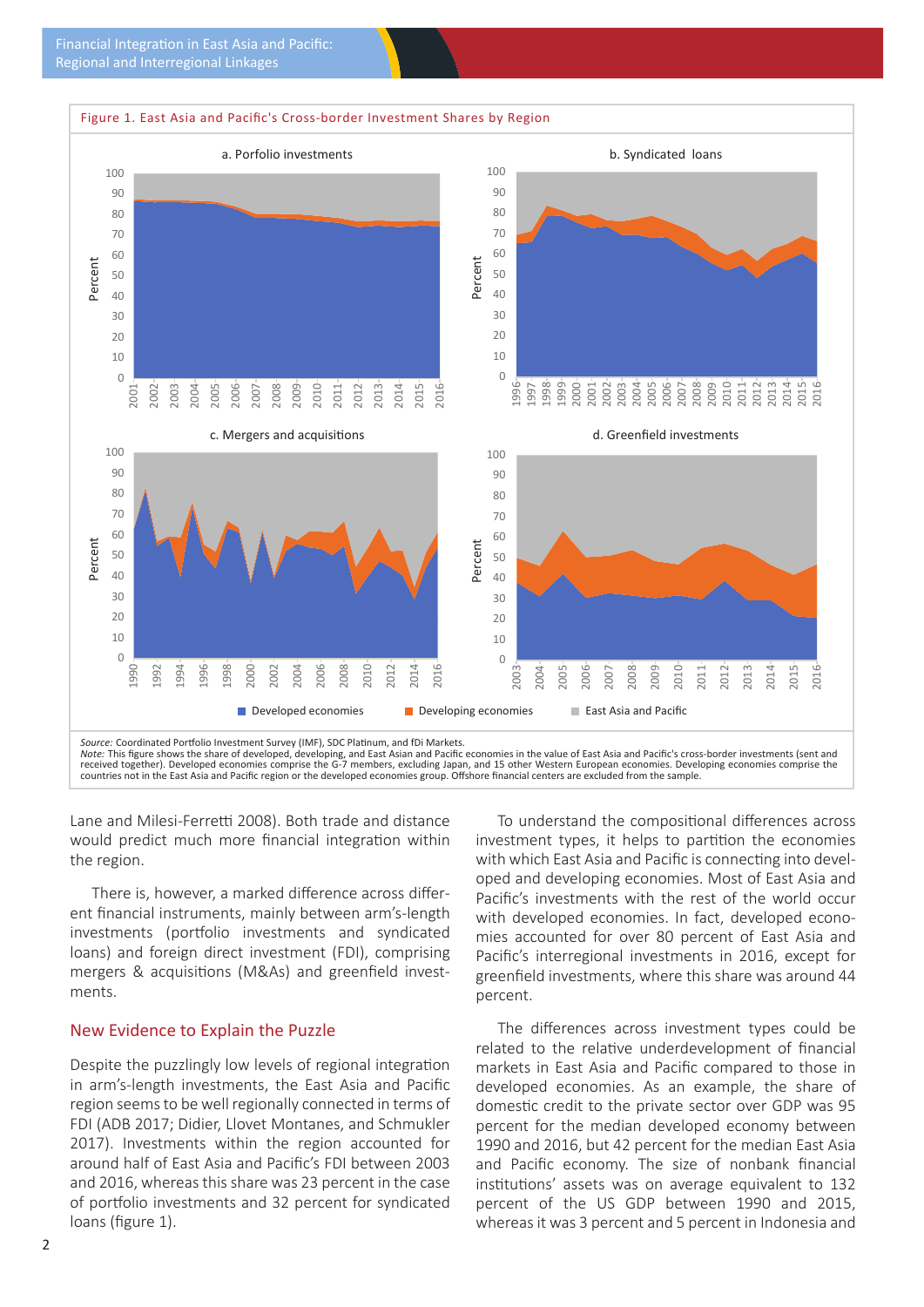the Philippines, respectively. In line with this argument, the literature on global imbalances suggests that Asian economies lack enough "safe" assets in which they can allocate their excess savings, and thus they invest in assets from developed economies. The higher degree of financial development increases not only the availability of financial instruments to both domestic and foreign savers in developed economies, but also the sophistication and depth of the financial markets and institutions that are able to invest abroad and diversify risk internationally.

 The development of the financial sector is a key determinant of arm's-length investments, whereas it plays a less important role in FDI. This could partly explain the larger participation of developed economies, and thus the weaker regional integration in arm's-length investments. The role of developed economies is particularly important in portfolio investments (equities and bonds) compared to syndicated loans. Several studies suggest that, despite the growth in equity and bond markets, the East Asia and Pacific's financial sector is still not well diversified and remains highly concentrated in the banking sector. Although capital markets in various countries in the region have expanded significantly, becoming rather large, in several other countries they are small and characterized by low liquidity, high transaction costs, and a narrow investor base when compared to those of developed countries (Lee and Park 2008; Lee 2010; Didier and Schmukler 2015; IMF 2015).

 As East Asia and Pacific and developing economies continue growing, becoming richer and developing their financial systems, they will start playing a larger role in East Asia and Pacific's portfolio and bank investments. Although developed economies have historically captured the bulk of East Asia and Pacific's investments, their role has decreased over time (figure 1). Recent trends, which are common to all investment types,

indicate a change in the geographical composition of East Asia and Pacific's investments toward regional and developing economies. In the case of developing economies, the growth in financial investments can be traced to expansions not only in the value of the financial connections (the "intensive margin"), but also in the number of active connections (the "extensive margin"). The increasing role of developing economies in East Asia and Pacific's investments is part of a broader trend that includes the rise of developing economies in the global financial scene (World Bank, 2017; Broner et al., 2018).

 The lack of regional connectivity in arms'-length investments (compared to that in FDI or trade) is not an issue specific to the East Asia and Pacific region (table 1). This pattern also occurs in other developing regions such as Latin America and the Caribbean, Europe and Central Asia, and Sub-Saharan Africa. In fact, when compared to other developing regions, East Asia and Pacific stands out as the most regionally integrated region across all investment types.

 However, the East Asia and Pacific region comprises a wide range of economies. Consider this extreme: in 2016, Singapore's GDP per capita was US\$52,961, whereas Cambodia's was US\$1,270. Similar disparities exist with respect to the extent of their financial sector development. For example, equity market capitalization of listed domestic companies was 995 percent of Hong Kong's GDP in 2016, but it was only 33 percent in Vietnam. Not surprisingly, the more developed East Asia and Pacific economies (as measured by their GDP per capita) account for the bulk of the value of East Asia and Pacific's investments. Nevertheless, their participation is more important in East Asia and Pacific's arm's-length investments than in East Asia and Pacific's FDI. For instance, the more developed East Asia and Pacific economies accounted for 92 percent of East Asia and Pacific's interregional portfolio investments between 2003 and 2016, but only 46 percent in greenfield investments.

| Table 1. Degree of Regional Integration by Type of Investment and Region, 2003-16 |                          |                                |                            |                       |            |                                 |                        |
|-----------------------------------------------------------------------------------|--------------------------|--------------------------------|----------------------------|-----------------------|------------|---------------------------------|------------------------|
| Percent                                                                           |                          |                                |                            |                       |            |                                 |                        |
| Type of connection                                                                | East Asia<br>and Pacific | Latin America<br>and Caribbean | Europe and<br>Central Asia | Sub-Saharan<br>Africa | South Asia | Middle East and<br>North Africa | Developed<br>economies |
| Portfolio investments                                                             | 20.29                    | 3.08                           | 4.18                       | 2.70                  | 0.02       | 14.80                           | 83.60                  |
| Syndicated loans                                                                  | 32.28                    | 4.88                           | 3.12                       | 10.99                 | 0.84       | 26.27                           | 81.12                  |
| Mergers & acquisitions                                                            | 44.48                    | 21.55                          | 22.48                      | 7.86                  | 0.54       | 18.16                           | 79.32                  |
| Greenfield investments                                                            | 49.59                    | 15.14                          | 22.80                      | 16.82                 | 4.25       | 38.01                           | 41.12                  |
| Trade in goods                                                                    | 59.15                    | 18.57                          | 30.97                      | 17.48                 | 5.60       | 13.78                           | 64.89                  |

*Source:* Coordinated Portfolio Investment Survey (IMF), SDC Platinum, fDi Markets, and Direction of Trade Statistics (IMF). *Note:* This table shows the share of intraregional investments in the value of the region's total cross-border investments (sent and received together) over the period 2003-16. Developed economies comprise the G-7 members, excluding Japan, and 15 other Western European economies. Offshore financial centers are excluded from the sample.